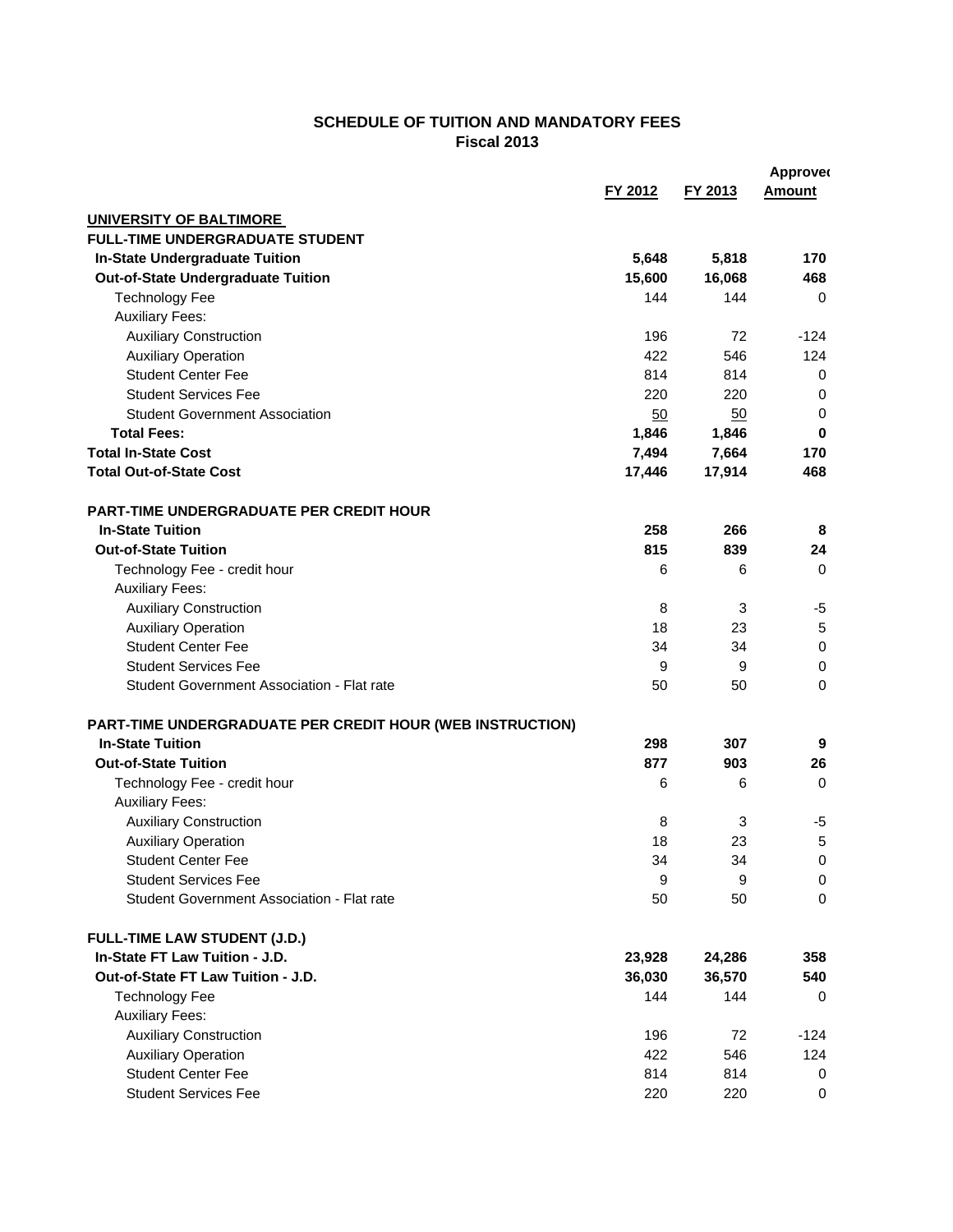| <b>Student Bar Association</b>                       | <u>74</u> | <u>74</u> | $\overline{0}$ |
|------------------------------------------------------|-----------|-----------|----------------|
| <b>Total Fees:</b>                                   | 1,870     | 1,870     | 0              |
| Total In-State FT Law - J.D.                         | 25,798    | 26,156    | 358            |
| Total Out-of-State FT Law - J.D.                     | 37,900    | 38,440    | 540            |
| FULL-TIME LAW STUDENT (L.L.M. - US)                  |           |           |                |
| In-State FT Law Tuition - L.L.M. - US                | 23,928    | 24,286    | 358            |
| Out-of-State FT Law Tuition - L.L.M. - US            | 36,030    | 36,570    | 540            |
| <b>Technology Fee</b>                                | 144       | 144       | 0              |
| <b>Auxiliary Fees:</b>                               |           |           |                |
| <b>Auxiliary Construction</b>                        | 196       | 72        | $-124$         |
| <b>Auxiliary Operation</b>                           | 422       | 546       | 124            |
| <b>Student Center Fee</b>                            | 814       | 814       | 0              |
| <b>Student Services Fee</b>                          | 220       | 220       | 0              |
| <b>Student Bar Association</b>                       | 74        | 74        | $\overline{0}$ |
| <b>Total Fees:</b>                                   | 1,870     | 1,870     | $\mathbf 0$    |
| Total In-State FT Law - L.L.M. - US                  | 25,798    | 26,156    | 358            |
| Total Out-of-State FT Law - L.L.M - US               | 37,900    | 38,440    | 540            |
| <b>PART-TIME LAW PER CREDIT HOUR</b>                 |           |           |                |
| J.D. In-State                                        | 991       | 1,006     | 15             |
| J.D. Out-of-State                                    | 1,409     | 1,430     | 21             |
| LL.M. US In-State                                    | 991       | 1,006     | 15             |
| LL.M. US Out-of-State                                | 1,409     | 1,430     | 21             |
| LL.M. Tax In-State                                   | 1,112     | 1,129     | 17             |
| LL.M. Tax Out-of-State                               | 1,584     | 1,608     | 24             |
| <b>Technology Fee</b>                                | 6         | 6         | $\mathbf 0$    |
| <b>Auxiliary Fees:</b>                               |           |           |                |
| <b>Auxiliary Construction</b>                        | 8         | 3         | -5             |
| <b>Auxiliary Operation</b>                           | 18        | 23        | $\sqrt{5}$     |
| <b>Student Center Fee</b>                            | 34        | 34        | $\mathbf 0$    |
| <b>Student Services Fee</b>                          | 9         | 9         | $\mathbf 0$    |
| Student Bar Association - Flat rate                  | 74        | 74        | $\mathbf 0$    |
| PART-TIME GRADUATE PER CREDIT HOUR                   |           |           |                |
| <b>In-State (Business)</b>                           | 620       | 645       | 25             |
| <b>Out-of-State (Business)</b>                       | 900       | 900       | $\bf{0}$       |
| <b>Technology Fee</b>                                | 6         | 6         | $\mathbf 0$    |
| <b>Auxiliary Fees:</b>                               |           |           |                |
| <b>Auxiliary Construction</b>                        | 8         | 3         | $-5$           |
| <b>Auxiliary Operation</b>                           | 18        | 23        | $\,$ 5 $\,$    |
| <b>Student Center Fee</b>                            | 34        | 34        | $\pmb{0}$      |
| <b>Student Services Fee</b>                          | 9         | 9         | $\pmb{0}$      |
| Student Government Association - flat rate           | 50        | 50        | $\mathbf 0$    |
| PART-TIME GRADUATE PER CREDIT HOUR (WEB INSTRUCTION) |           |           |                |
| <b>In-State (Business)</b>                           | 670       | 695       | 25             |
| <b>Out-of-State (Business)</b>                       | 950       | 950       | $\mathbf 0$    |
| <b>Technology Fee</b><br><b>Auxiliary Fees:</b>      | 6         | 6         | $\mathbf 0$    |
| <b>Auxiliary Construction</b>                        | 8         | 3         | $-5$           |
| <b>Auxiliary Operation</b>                           | 18        | 23        | 5              |
|                                                      |           |           |                |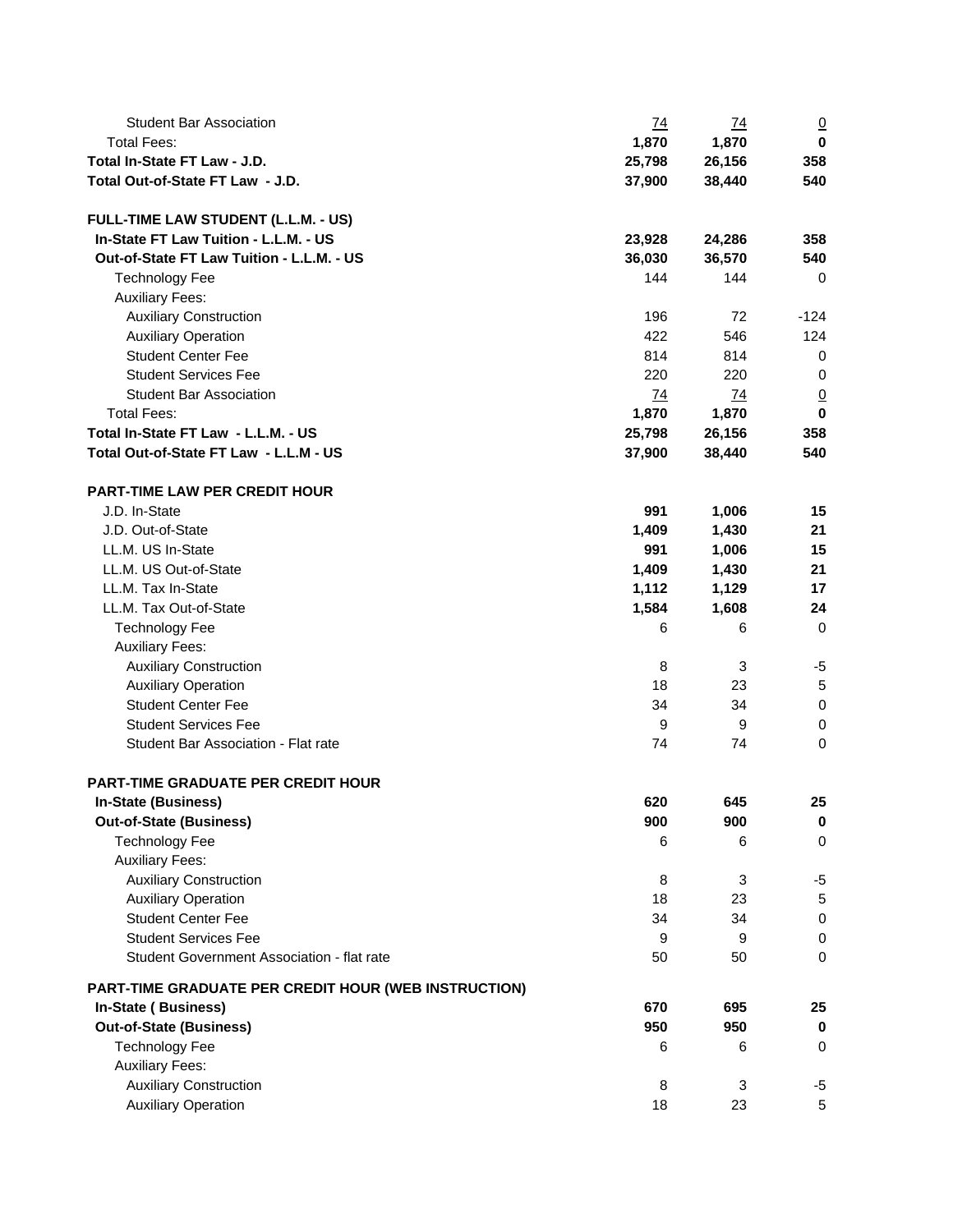| <b>Student Center Fee</b>                            | 34    | 34    | 0           |
|------------------------------------------------------|-------|-------|-------------|
| <b>Student Services Fee</b>                          | 9     | 9     | 0           |
| Student Government Association - flat rate           | 50    | 50    | 0           |
| <b>PART-TIME GRADUATE PER CREDIT HOUR</b>            |       |       |             |
| In-State (Arts & Sciences)                           | 589   | 618   | 29          |
| Out-of-State (Arts & Sciences)                       | 853   | 896   | 43          |
| <b>Technology Fee</b>                                | 6     | 6     | $\mathbf 0$ |
| <b>Auxiliary Fees:</b>                               |       |       |             |
| <b>Auxiliary Construction</b>                        | 8     | 3     | -5          |
| <b>Auxiliary Operation</b>                           | 18    | 23    | 5           |
| <b>Student Center Fee</b>                            | 34    | 34    | $\mathbf 0$ |
| <b>Student Services Fee</b>                          | 9     | 9     | $\pmb{0}$   |
| Student Government Association - flat rate           | 50    | 50    | $\mathbf 0$ |
| PART-TIME GRADUATE PER CREDIT HOUR (WEB INSTRUCTION) |       |       |             |
| In-State (Arts & Sciences)                           | 693   | 728   | 35          |
| Out-of-State (Arts & Sciences)                       | 951   | 999   | 48          |
| <b>Technology Fee</b>                                | 6     | 6     | $\mathbf 0$ |
| <b>Auxiliary Fees:</b>                               |       |       |             |
| <b>Auxiliary Construction</b>                        | 8     | 3     | -5          |
| <b>Auxiliary Operation</b>                           | 18    | 23    | 5           |
| <b>Student Center Fee</b>                            | 34    | 34    | $\mathbf 0$ |
| <b>Student Services Fee</b>                          | 9     | 9     | $\mathbf 0$ |
| Student Government Association - flat rate           | 50    | 50    | $\mathbf 0$ |
| <b>PART-TIME GRADUATE PER CREDIT HOUR</b>            |       |       |             |
| In-State (Public Affairs)                            | 589   | 618   | 29          |
| <b>Out-of-State (Public Affairs)</b>                 | 853   | 896   | 43          |
| <b>Technology Fee</b>                                | 6     | 6     | $\mathbf 0$ |
| <b>Auxiliary Fees:</b>                               |       |       |             |
| <b>Auxiliary Construction</b>                        | 8     | 3     | $-5$        |
| <b>Auxiliary Operation</b>                           | 18    | 23    | 5           |
| <b>Student Center Fee</b>                            | 34    | 34    | $\mathbf 0$ |
| <b>Student Services Fee</b>                          | 9     | 9     | $\mathbf 0$ |
| Student Government Association - flat rate           | 50    | 50    | $\mathbf 0$ |
| PART-TIME GRADUATE PER CREDIT HOUR (WEB INSTRUCTION) |       |       |             |
| In-State (Public Affairs)                            | 693   | 728   | 35          |
| <b>Out-of-State (Public Affairs)</b>                 | 951   | 999   | 48          |
| <b>Technology Fee</b>                                | 6     | 6     | 0           |
| <b>Auxiliary Fees:</b>                               |       |       |             |
| <b>Auxiliary Construction</b>                        | 8     | 3     | $-5$        |
| <b>Auxiliary Operation</b>                           | 18    | 23    | $\,$ 5 $\,$ |
| <b>Student Center Fee</b>                            | 34    | 34    | $\pmb{0}$   |
| <b>Student Services Fee</b>                          | 9     | 9     | $\mathbf 0$ |
| Student Government Association - flat rate           | 50    | 50    | $\mathbf 0$ |
| DOCTORAL PER CREDIT HOUR (800+ level only)           |       |       |             |
| In-State (Arts & Sciences)                           | 774   | 813   | 39          |
| Out-of-State (Arts & Sciences)                       | 1,275 | 1,339 | 64          |
| <b>Technology Fee</b>                                | 6     | 6     | 0           |
| <b>Auxiliary Fees:</b>                               |       |       |             |
|                                                      |       |       |             |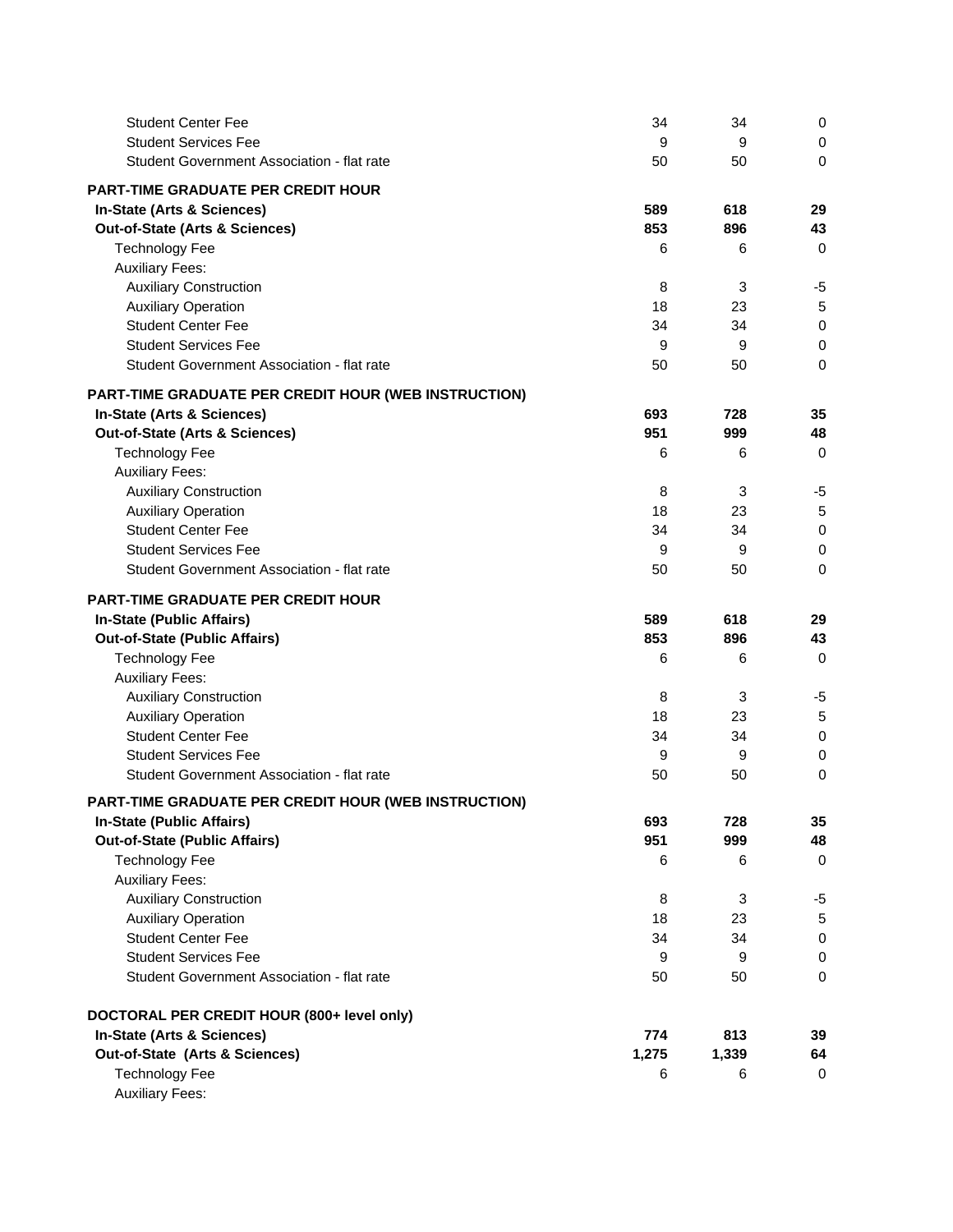| <b>Auxiliary Construction</b>              | 8     | 3     | -5       |
|--------------------------------------------|-------|-------|----------|
| <b>Auxiliary Operation</b>                 | 18    | 23    | 5        |
| <b>Student Center Fee</b>                  | 34    | 34    | 0        |
| <b>Student Services Fee</b>                | 9     | 9     | 0        |
| Student Government Association - flat rate | 50    | 50    | 0        |
| DOCTORAL PER CREDIT HOUR (800+ level only) |       |       |          |
| <b>In-State (Public Affairs)</b>           | 774   | 813   | 39       |
| <b>Out-of-State (Public Affairs)</b>       | 1,275 | 1,339 | 64       |
| Technology Fee                             | 6     | 6     | $\Omega$ |
| <b>Auxiliary Fees:</b>                     |       |       |          |
| <b>Auxiliary Construction</b>              | 8     | 3     | -5       |
| <b>Auxiliary Operation</b>                 | 18    | 23    | 5        |
| <b>Student Center Fee</b>                  | 34    | 34    | 0        |
| <b>Student Services Fee</b>                | 9     | 9     | 0        |
| Student Government Association - flat rate | 50    | 50    | 0        |
|                                            |       |       |          |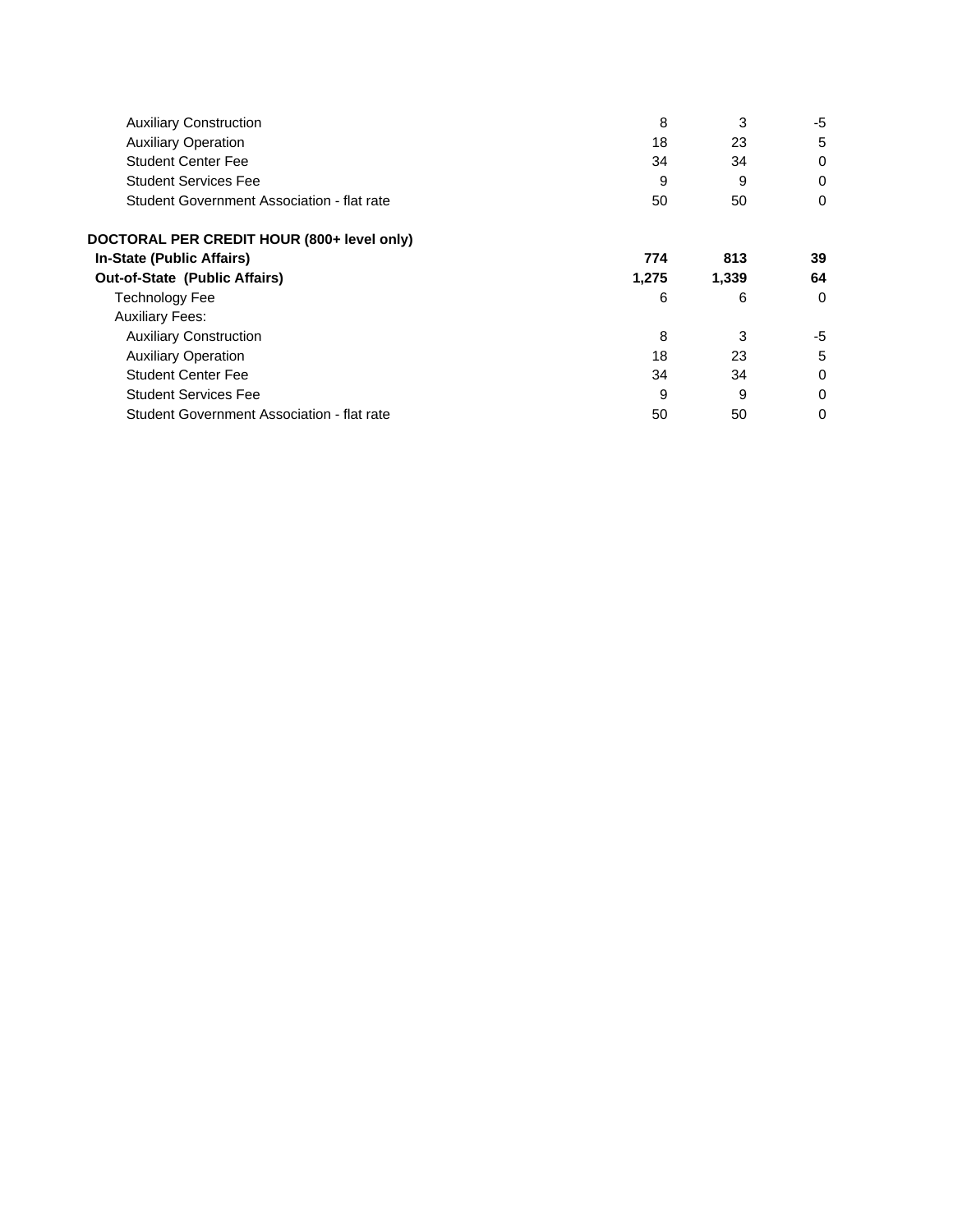## **d Change**

**%**

| 3.0%<br>3.0%<br>0.0%                                              |  |
|-------------------------------------------------------------------|--|
| $-63.3%$<br>29.4%<br>0.0%<br>0.0%<br>0.0%<br>0.0%<br>2.3%<br>2.7% |  |
| 3.0%<br>2.9%<br>0.0%                                              |  |
| $-62.5%$<br>27.8%<br>0.0%<br>0.0%<br>0.0%                         |  |
| 3.0%<br>3.0%<br>0.0%                                              |  |
| $-62.5%$<br>27.8%<br>0.0%<br>0.0%<br>$0.0\%$                      |  |
| 1.5%<br>1.5%<br>$0.0\%$                                           |  |
| $-63.3%$<br>29.4%<br>0.0%                                         |  |

0.0%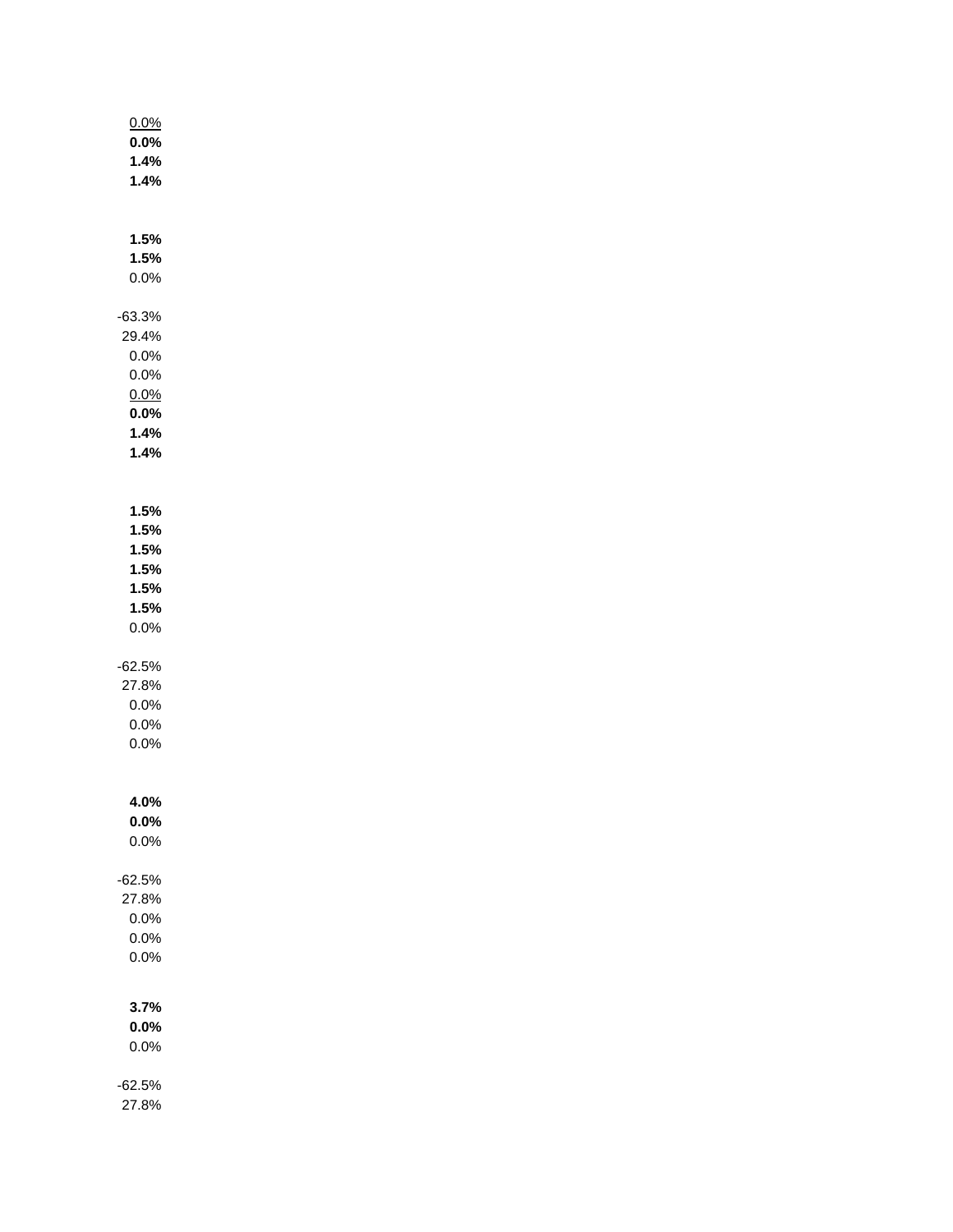| 0.0%<br>0.0%<br>0.0%                            |  |
|-------------------------------------------------|--|
| 4.9%<br>5.0%<br>0.0%                            |  |
| $-62.5%$<br>27.8%<br>0.0%<br>0.0%<br>0.0%       |  |
| 5.0%<br>5.0%<br>0.0%                            |  |
| $-62.5%$<br>27.8%<br>0.0%<br>0.0%<br>0.0%       |  |
| 5.0%<br>5.0%<br>0.0%                            |  |
| $-62.5%$<br>27.8%<br>0.0%<br>0.0%<br>$0.0\%$    |  |
| 5.0%<br>5.0%<br>0.0%                            |  |
| $-62.5%$<br>27.8%<br>0.0%<br>$0.0\%$<br>$0.0\%$ |  |
| 5.0%<br>5.0%                                    |  |

0.0%